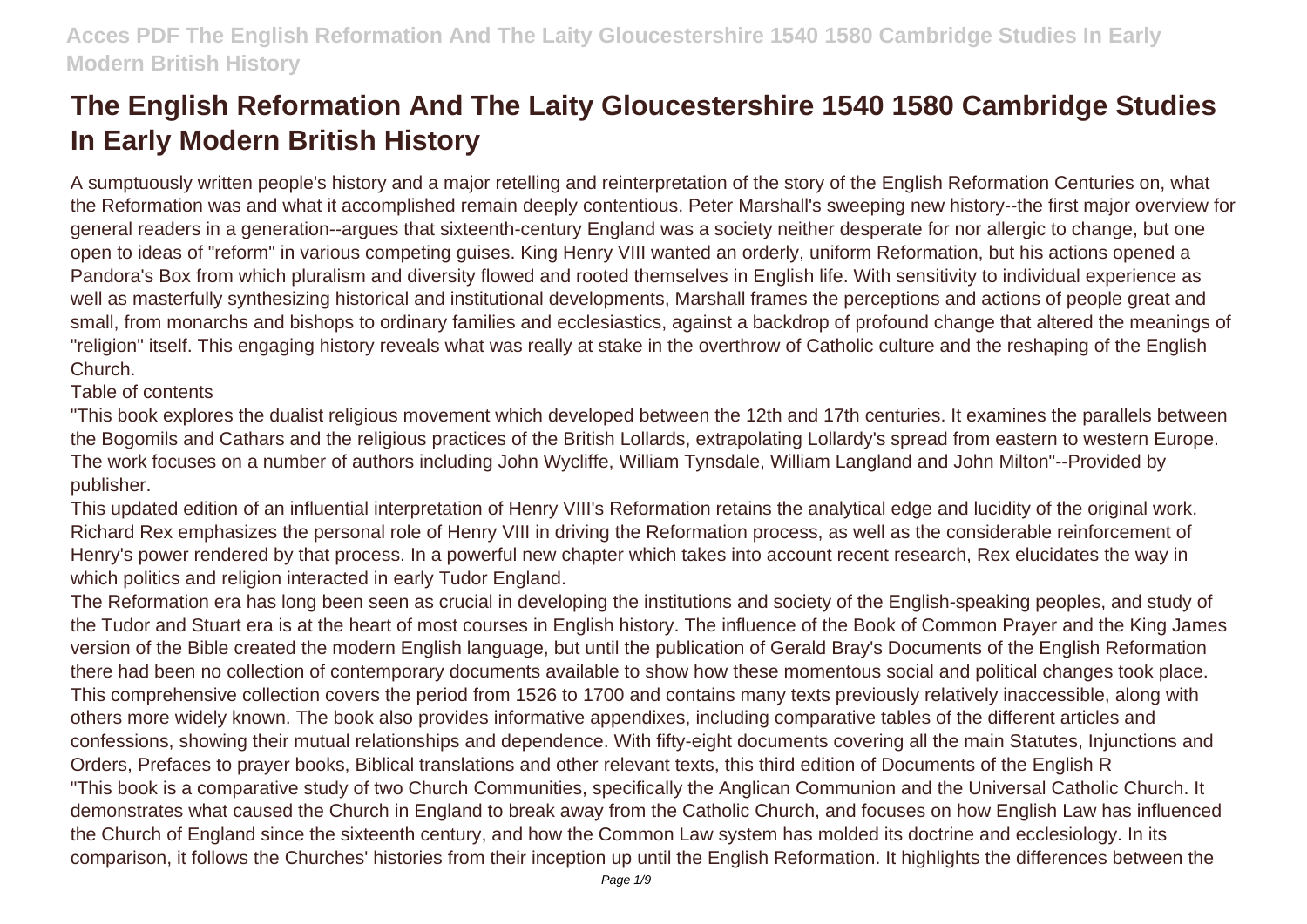two Church Communities from that time, and gives a detailed study of the two Church Communities' understanding of law, authority and ecclesiology and how these influence the governing aspects of their respective communities. Concomitantly, it discusses the differences between the two main figures of each Community, the Pope and the Archbishop of Canterbury. This book will appeal to Anglicans, Catholics, historians, lawyers, theologians and Christians in general."

With precise scholarship and accessible prose, Father Culkin brings the Tudor period to life in thirteen concise episodes. easily digestible in just a few hours reading. This new edition will bring Father Culkin's work to a new generation of readers, with additional scholarship provided by Mike Church, for whom we are to thank for the resurrection of this priceless little gem of historical truth-telling.

Why were so many religious images and objects broken and damaged in the course of the Reformation? Margaret Aston's magisterial new book charts the conflicting imperatives of destruction and rebuilding throughout the English Reformation from the desecration of images, rails and screens to bells, organs and stained glass windows. She explores the motivations of those who smashed images of the crucifixion in stained glass windows and who pulled down crosses and defaced symbols of the Trinity. She shows that destruction was part of a methodology of religious revolution designed to change people as well as places and to forge in the long term new generations of new believers. Beyond blanked walls and whited windows were beliefs and minds impregnated by new modes of religious learning. Idol-breaking with its emphasis on the treacheries of images fundamentally transformed not only Anglican ways of worship but also of seeing, hearing and remembering.

The complex web of events which we call the Reformation had a profound and lasting effect on English life. This book is a new attempt to understand how it 'happened' and how English men and women responded to it. Using the evidence of wills and account-books, examining late medieval church building and, above all, the striking popularity of the lay fraternity, Professor Scarisbrick argues that there was little violent discontent with the old Church on the eve of the Reformation - that, on the whole, English layfolk had been able to fashion a Church which suited their needs well enough. The main thrust for the ensuring changes came from 'above' and was rarely accompanied by the fierce anticlericialism and iconoclasm that was often a feature of the continental Reformation. Professor Scarisbrick examines the unparalleled spoliation of religious houses, shrines, colleges, chantries, guilds and parish churches in the years 1536 to 1553, and lay attitudes to it. He argues that the changes encountered more resistance than has often been supposed. The story of what happened to schools and hospitals in Edward VI's reign and the survival and revival of the old faith under (and after) Mary add weight to his arguments. He shows clearly that to describe the Reformation as a victory of layman over cleric is far too simple, and that many of our common assumptions about the Reformation need to be reconsidered.

'Masterly' - Eric Metaxas 'Mould-breaking' - John Guy 'A little gem of a book' - Suzannah Lipscomb From the Introduction: 'There is no such thing as "the English Reformation". A "Reformation" is a composite event which is only made visible by being framed the right way. It is like a "war": a label we put onto a particular set of events, while we decide that other – equally violent – acts are not part of that or of any "war". Sixteenth- and seventeenth-century English people knew that they were living through an age of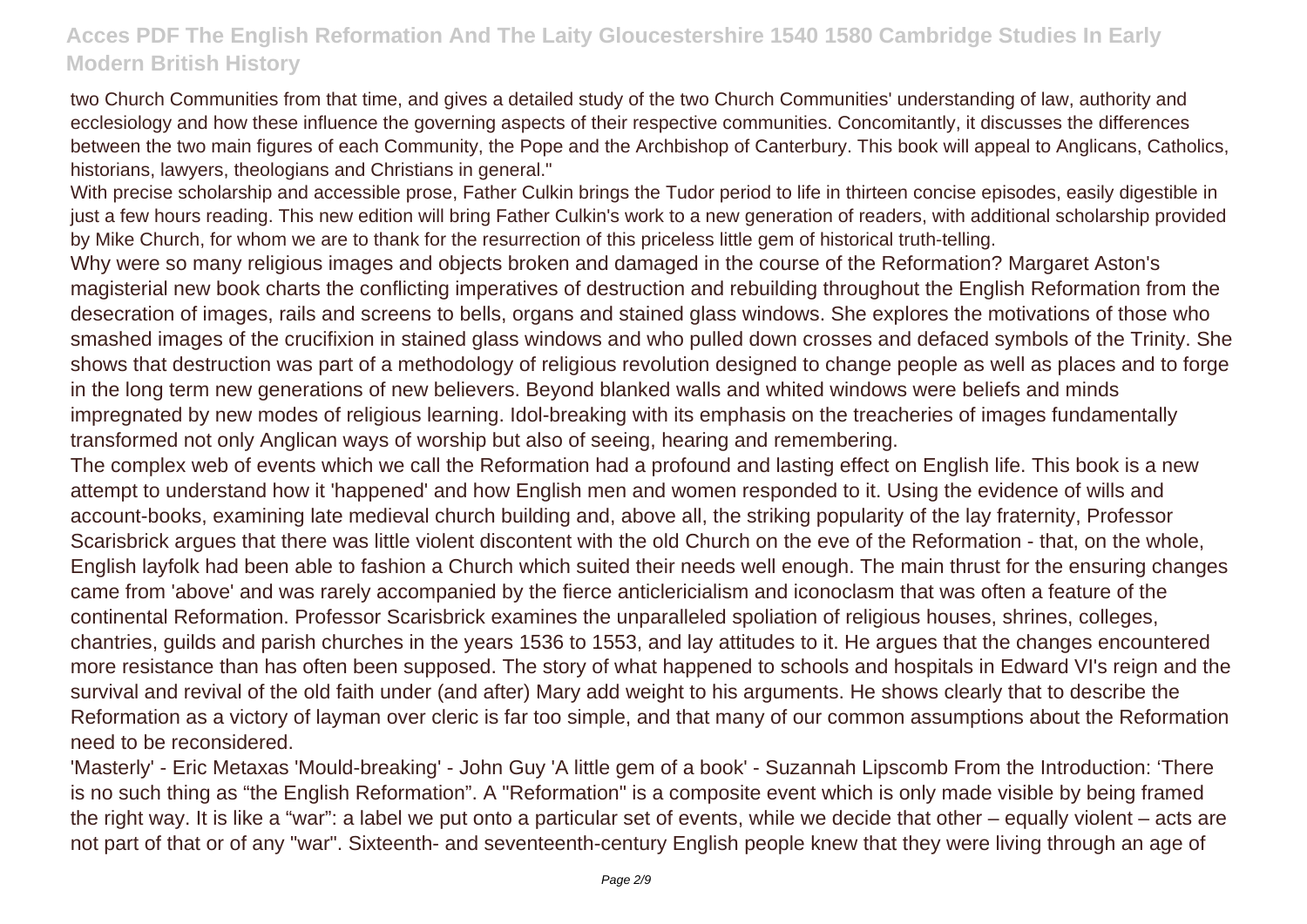religious upheaval, but they did not know that it was "the English Reformation", any more than the soldiers at the battle of Agincourt knew that they were fighting in "the Hundred Years' War". . . . 'Plainly these religious upheavals permanently changed England and, by extension, the many other countries on which English culture has made its mark. There is not, however, a single master narrative of all this turmoil. How could there be? . . . The way you choose to tell the story is governed by what you think is important and what is trivial, by whether there are heroes or villains you want to celebrate or condemn, and by the legacies and lessons which you think matter. Once you have chosen your frame, it will give you the story you want. 'So this book does not tell "the story" of "the English Reformation". It tells the stories of six English Reformations, or rather six stories of religious change in sixteenth- and seventeenth-century England. The stories are parallel and overlapping, but each has a somewhat different chronological frame, cast of characters and set of pivotal events, and has left a different legacy.'

Religion, politics and fear: how England was transformed by the Tudors. The English Reformation was a unique turning point in English history. Derek Wilson retells the story of how the Tudor monarchs transformed English religion and why it still matters today. Recent scholarly research has undermined the traditional view of the Reformation as an event that occurred solely amongst the elite. Wilson now shows that, although the transformation was political and had a huge impact on English identity, on England's relationships with its European neighbours and on the foundations of its empire, it was essentially a revolution from the ground up. By 1600, in just eighty years, England had become a radically different nation in which family, work and politics, as well as religion, were dramatically altered. Praise for Derek Wilson: 'Stimulating and authoritative.' John Guy. 'Masterly. [Wilson] has a deep understanding of . . . characters, reaching out across the centuries.' Sunday Times.

Books on the history of the Reformation are filled with the heroic struggles and sacrifices of men. But this compelling volume puts the spotlight on five strong and intellectually gifted women who, because of their absolute and unconditional commitment to the advancement of Protestant Christianity, paid the cost of their reforming convictions with martyrdom, imprisonment, and exile. Anne Boleyn (1507-1536) introduced the Reformation to England, and Katharine Parr (1514-1548) saved it. Both women were riveted by early versions of the "justification by faith" doctrine that originated with Martin Luther and came to them through France. As a result, Anne Boleyn was beheaded. Katharine Parr narrowly avoided the same fate. Sixteen-year-old Jane Grey (1537-1554) and Anne Askew (1521-1546) both dared to criticize the Mass and were pioneers of Protestant views concerning superstition and symbols. Jane Grey was executed because of her Protestantism. Anne Askew was tortured and burned at the stake. Catherine Willoughby (1520-1580) anticipated later Puritan teachings on predestination and election and on the reformation of the church. She was forced to give up everything she had and to flee with her husband and nursing baby into exile. Paul Zahl vividly tells the stories of these five mothers of the English Reformation. All of these women were powerful theologians intensely interested in the religious concerns of their day. All but Anne Boleyn left behind a considerable body of written work - some of which is found in this book's appendices. It is the theological aspect of these women's remarkable achievements that Zahl seeks to underscore. Moreover, he also considers what the stories of these women have to say about the relation of gender to theology, human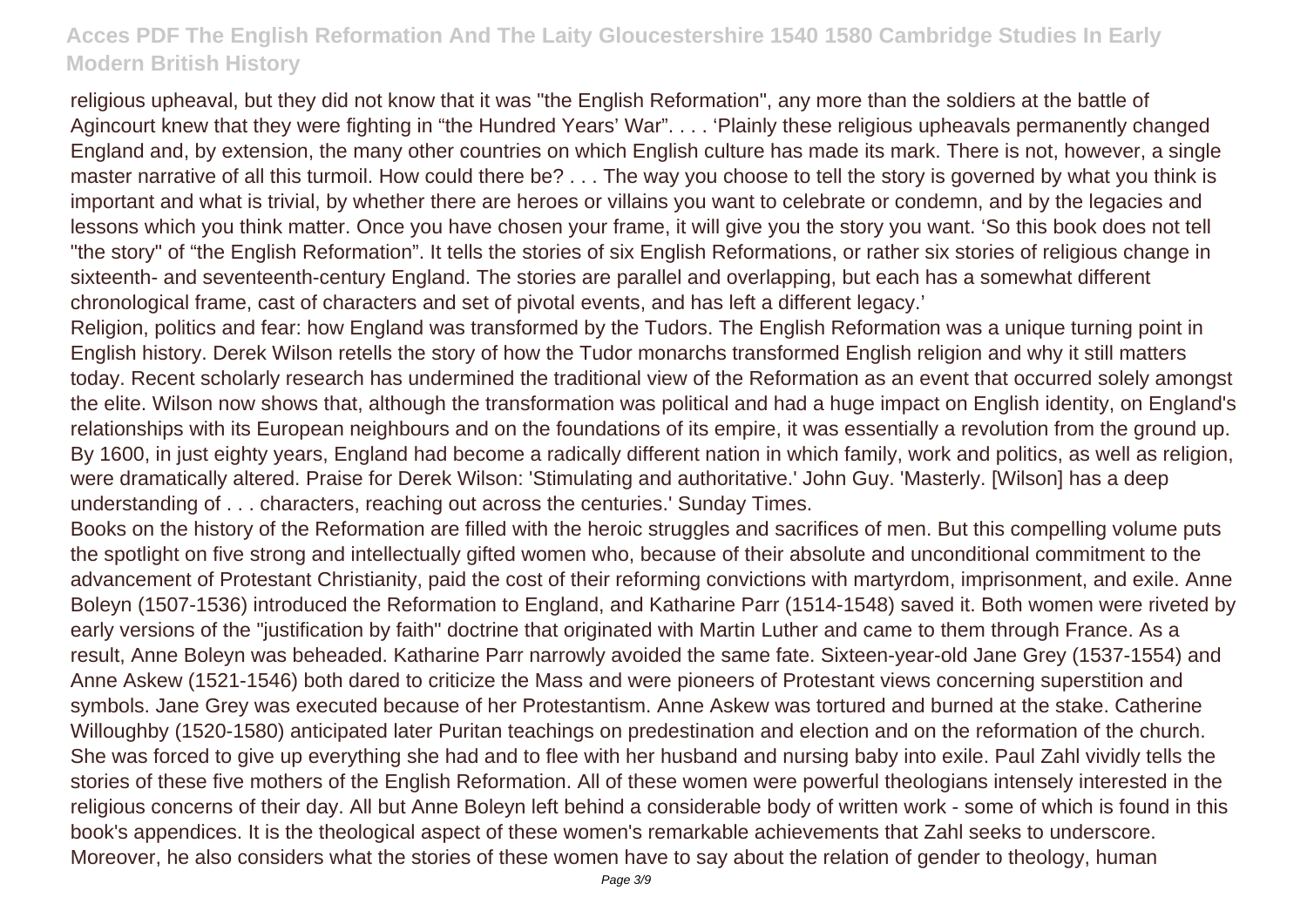motivation, and God. An important epilogue by Mary Zahl contributes a contemporary woman's view of these fascinating historical figures. Extraordinary by any standard, Anne Boleyn, Anne Askew, Katharine Parr, Jane Grey, and Catherine Willoughby remain rich subjects for reflection and emulation hundreds of years later. The personalities of these five women, who spoke their Christian convictions with presence of mind and sharp intelligence within situations of life-and-death duress, are almost totemic in our enduring search for role models.

Whilst much recent research has dealt with the popular response to the religious change ushered in during the mid-Tudor period, this book focuses not just on the response to broad liturgical and doctrinal change, but also looks at how theological and reform messages could be utilized among local leaders and civic elites. It is this cohort that has often been neglected in previous efforts to ascertain the often elusive position of the common woman or man. Using the Vale of Gloucester as a case study, the book refocuses attention onto the concept of "commonwealth" and links it to a gradual, but long-standing dissatisfaction with local religious houses. It shows how monasteries, endowed initially out of the charitable impulses of elites, increasingly came to depend on lay stewards to remain viable. During the economic downturn of the mid-Tudor period, when urban and landed elites refocused their attention on restoring the commonwealth which they believed had broken down, they increasingly viewed the charity offered by religious houses as insufficient to meet the local needs. In such a climate the Protestant social gospel seemed to provide a valid alternative to which many people gravitated. Holding to scrutiny the revisionist revolution of the past twenty years, the book reopens debate and challenges conventional thinking about the ways the traditional church lost influence in the late middle ages, positing the idea that the problems with the religious houses were not just the creation of the reformers but had rather a long history. In so doing it offers a more complete picture of reform that goes beyond head-counting by looking at the political relationships and how they were affected by religious ideas to bring about change.

A sumptuously written people's history and a major retelling and reinterpretation of the story of the English Reformation Centuries on, what the Reformation was and what it accomplished remain deeply contentious. Peter Marshall's sweeping new history—the first major overview for general readers in a generation—argues that sixteenth-century England was a society neither desperate for nor allergic to change, but one open to ideas of "reform" in various competing guises. King Henry VIII wanted an orderly, uniform Reformation, but his actions opened a Pandora's Box from which pluralism and diversity flowed and rooted themselves in English life. With sensitivity to individual experience as well as masterfully synthesizing historical and institutional developments, Marshall frames the perceptions and actions of people great and small, from monarchs and bishops to ordinary families and ecclesiastics, against a backdrop of profound change that altered the meanings of "religion" itself. This engaging history reveals what was really at stake in the overthrow of Catholic culture and the reshaping of the English Church.

Twenty years ago, historians thought they understood the Reformation in England. Professor A. G. Dickens's elegant The English Reformation was then new, and highly influential: it seemed to show how national policy and developing reformist allegiance interacted to produce an acceptable and successful Protestant Reformation. But, since then, the evidence of the statute book, of Protestant propagandists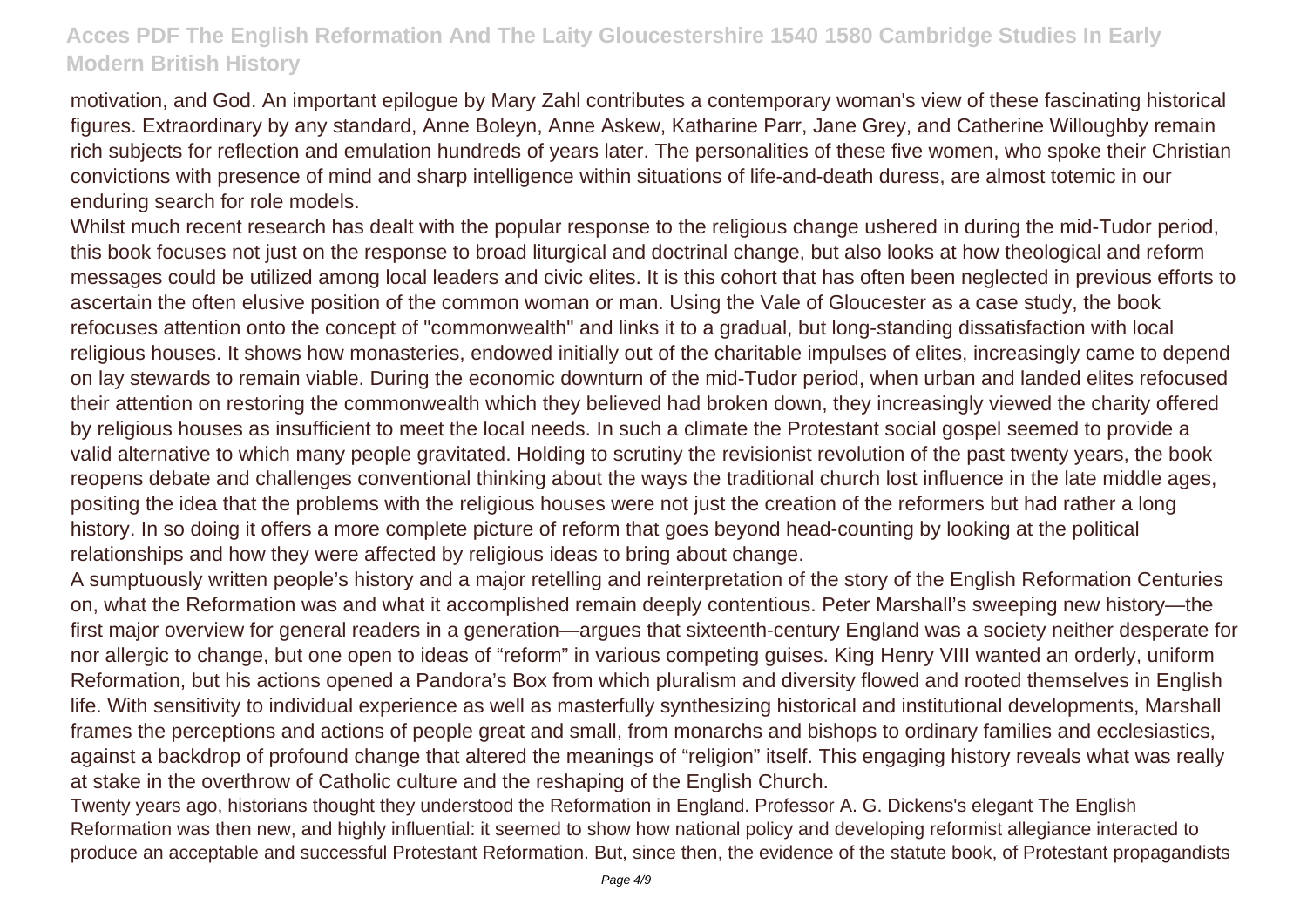and of heresy trials has come to seem less convincing, Neglected documents, especially the records of diocesan administration and parish life, have been explored, new questions have been asked - and many of the answers have been surprising. Some of the old certainties have been demolished, and many of the assumptions of the old interpretation of the Reformation have been undermined, in a wide-ranging process of revision. But the fruits of the new 'revisionism' are still buried in technical academic journals, difficult for students and teachers to find and to use. There is no up-to-date textbook, no comprehensive new survey, to challenge the orthodoxies enshrined in older works. This volume seeks to fulfill two crucial needs for students of Tudor England. First, it brings together some of the most readable of the recent innovative essays and articles into a single book. Second, it seeks to show how a new 'revisionist' interpretation of the English Reformation can be constructed, and examines its strengths and weaknesses. In short, it is an alternative to a new textbook survey - until someone has time (and courage) to write one. The new Introduction sets out the framework for a new understanding of the Reformation, and shows how already published work can be fitted into it. The nine essays (one printed here for the first time) provide detailed studies of particular problems in Reformation history, and general surveys of the progress of religious change. The new Conclusion tries to plug some of the remaining gaps, and suggests how the Reformation came to divide the English nation. It is a deliberately controversial collection, to be used alongside existing textbooks and to promote rethinking and debate.

The dramatic religious revolutions of the sixteenth and seventeenth centuries involved a battle over social memory. On one side, the Reformation repudiated key aspects of medieval commemorative culture; on the other, traditional religion claimed that Protestantism was a religion without memory. This volume shows how religious memory was sometimes attacked and extinguished, while at other times rehabilitated in a modified guise. It investigates how new modes of memorialisation were embodied in texts, material objects, images, physical buildings, rituals, and bodily gestures. Attentive to the roles played by denial, amnesia, and fabrication, it also considers the retrospective processes by which the English Reformation became identified as an historic event. Examining dissident as well as official versions of this story, this richly illustrated, interdisciplinary collection traces how memory of the religious revolution evolved in the two centuries following the Henrician schism, and how the Reformation embedded itself in the early modern cultural imagination. Recasts the Reformation as a battleground over memory, in which new identities were formed through acts of commemoration, invention and repression.

Although the connection between the invention of printing and the Protestant Reformation of the sixteenth century has long been a scholarly commonplace, there is still a great deal of evidence about the relationship to be presented and analysed. This collection of authoritative reviews by distinguished historians deals with the role of the book in the spread of the Reformation all over the continent, identifying common European experiences and local peculiarities. It summarises important recent work on the topic from every major European country, introducing English-speakers to much important and previously inaccessible research.

When Henry VIII died in 1547 he left a church in England that had broken with Rome - but was it Protestant? The English Reformation was quite different in its methods, motivations and results to that taking place on the continent. This book: \* examines the influences of continental reform on England \* describes the divorce of Henry VIII and the break with Rome \* discusses the political and religious consequences of the break with Rome \* assesses the success of the Reformation up to 1547 \* provides a clear guide to the main strands of historical thought on the topic.

First published in 2003. Routledge is an imprint of Taylor & Francis, an informa company.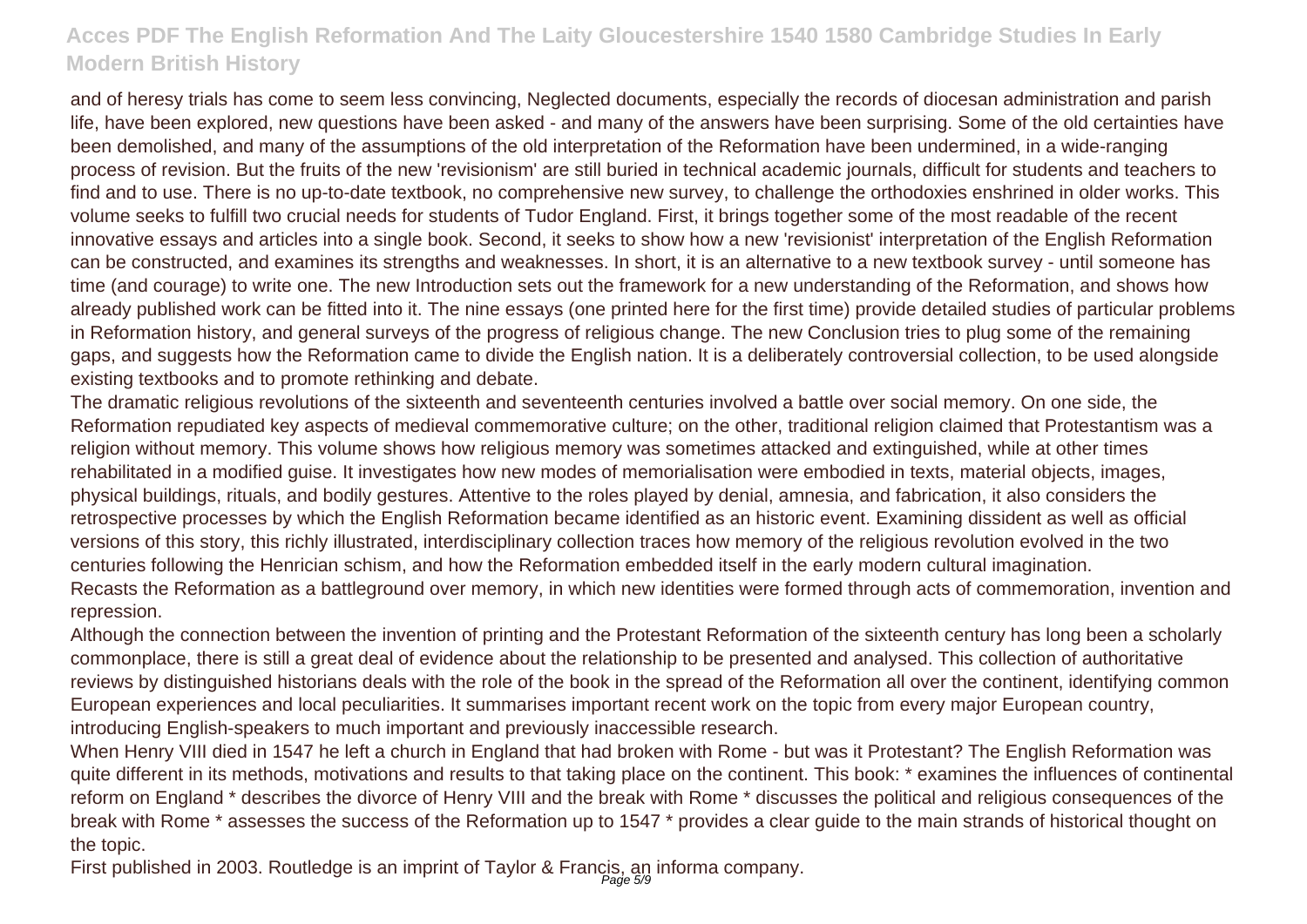The changes brought about during the English Reformation clearly reflected the desire of the Crown, government and landed classes to reduce the political power and landed wealth of the late medieval Church. This book covers the background to the Reformation, the processes which brought about these major changes and the impact on the clergy and the general population.

In the sixteenth century, the people of England witnessed the physical transformation of their most valued buildings: their parish churches. This is the first ever full-scale investigation of the dramatic changes experienced by the English parish church during the English Reformation. By drawing on a wealth of documentary evidence, including court records, wills and church wardens' accounts, and by examining the material remains themselves - such as screens, fonts, paintings, monuments, windows and other artefacts - found in churches today, Robert Whiting reveals how, why and by whom these ancient buildings were transformed. He explores the reasons why Catholics revered the artefacts found in churches as well as why these objects became the subject of Protestant suspicion and hatred in subsequent years. This richly illustrated account sheds new light on the acts of destruction as well as the acts of creation that accompanied religious change over the course of the 'long' Reformation.

It is a commonly held belief that medieval Catholics were focussed on the 'bells and whistles' of religious practices, the smoke, images, sights and sounds that dazzled pre-modern churchgoers. Protestantism, in contrast, has been cast as Catholicism's austere, intellective and less sensual rival sibling. With iis white-washed walls, lack of incense (and often music) Protestantism worship emphasised preaching and scripture, making the new religion a drab and disengaged sensual experience. In order to challenge such entrenched assumptions, this book examines Tudor views on the senses to create a new lens through which to explore the English Reformation. Divided into two sections, the book begins with an examination of pre-Reformation beliefs and practices, establishing intellectual views on the senses in fifteenth-century England, and situating them within their contemporary philosophical and cultural tensions. Having established the parameters for the role of sense before the Reformation, the second half of the book mirrors these concerns in the post-1520 world, looking at how, and to what degree, the relationship between religious practices and sensation changed as a result of the Reformation. By taking this long-term, binary approach, the study is able to tackle fundamental questions regarding the role of the senses in late-medieval and early modern English Christianity. By looking at what English men and women thought about sight, hearing, smell, taste and touch, the stereotype that Protestantism was not sensual, and that Catholicism was overly sensualised is wholly undermined. Through this examination of how worship was transformed in its textual and liturgical forms, the book illustrates how English religion sought to reflect changing ideas surrounding the senses and their place in religious life. Worship had to be 'sensible', and following how reformers and their opponents built liturgy around experience of the sacred through the physical allows us to tease out the tensions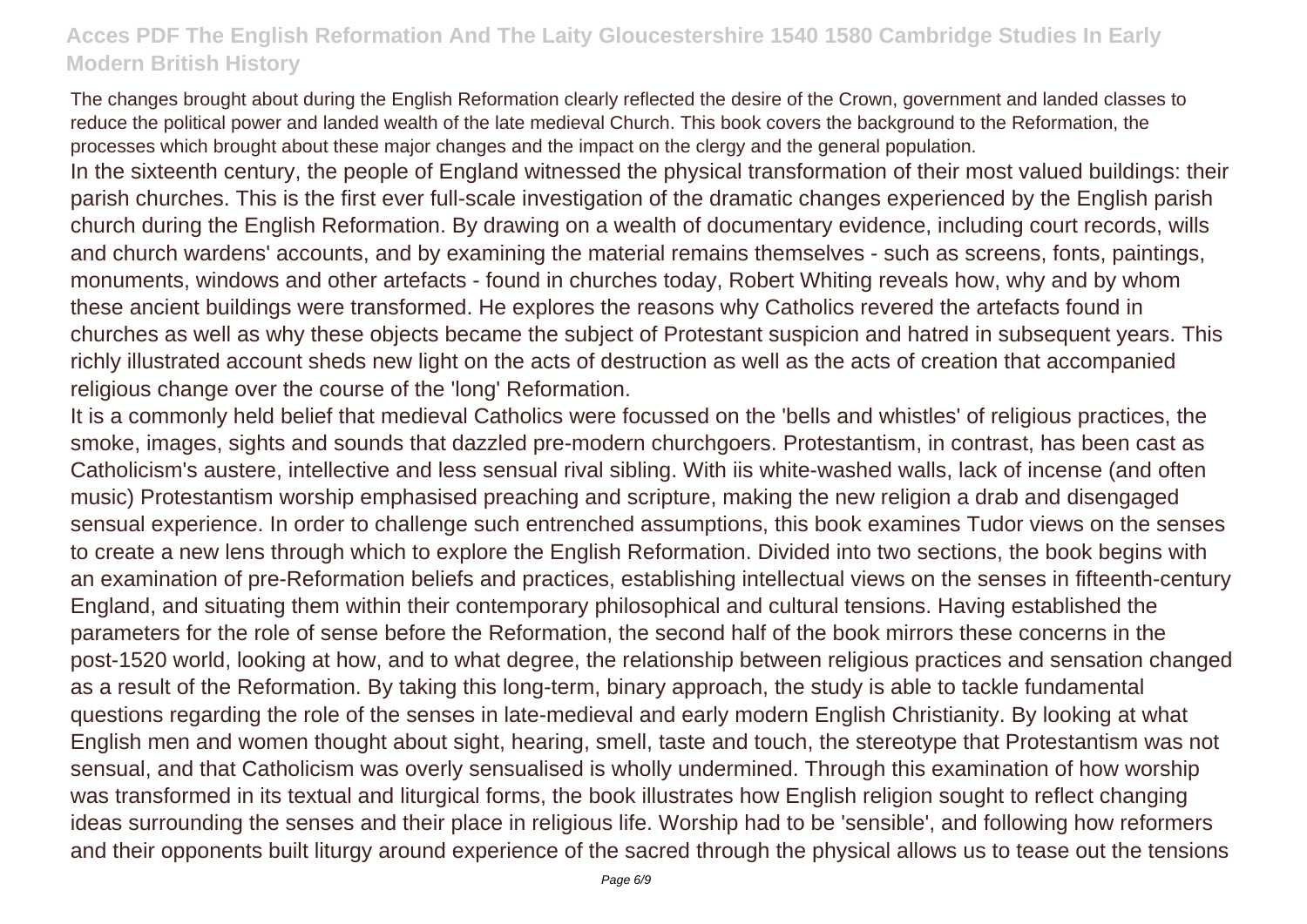and pressures which shaped religious reform.

A collection of Professor Loades' essays on aspects of the English Reformation covering the political context, censorship and clandestine printing, relations with Rome, and sectarianism. An introduction examines the role of the state in the development of the Anglican Settlement.

This text examines the efforts of the Tudor regime to implement the English Reformation in Ireland during the sixteenth century.

Spanning the different phases of the English Reformation from William Tyndale's 1525 translation of the Bible to the death of Elizabeth I in 1603, John King's magisterial anthology brings together a range of texts inaccessible in standard collections of early modern works. The readings demonstrate how Reformation ideas and concerns pervade well-known writings by Spenser, Shakespeare, Sidney, and Marlowe and help foreground such issues as the relationship between church and state, the status of women, and resistance to unjust authority. Plays, dialogues, and satires in which clever laypersons outwit ignorant clerics counterbalance texts documenting the controversy over the permissibility of theatrical performance. Moving biographical and autobiographical narratives from John Foxe's Book of Martyrs and other sources document the experience of Protestants such as Anne Askew and Hugh Latimer, both burned at the stake, of recusants, Jesuit missionaries, and many others. In this splendid collection, the voices ring forth from a unique moment when the course of British history was altered by the fate and religious convictions of the five queens: Catherine Parr, Lady Jane Grey, Mary I, Mary Queen of Scots, and Elizabeth I.

BarCharts' newest 3-panel guide takes the mystery out of the different forms of math that are crucial to the nursing field. Each page is jam-packed with mathematical equations and formulas, their definitions, and step-by-step instructions on how to perform each one; helpful charts and tables are also included. Nursing students/practitioners + this guide = great success!

This book tells the story of the English Reformation from the viewpoint of ordinary people and their parishes. It discusses official policy and policymakers, as well as local bishops and priests, but the emphasis is on the laity in all its diversity, not just Catholic or Protestant. The book shows that while some individuals and parishes may have welcomed the new religion, people generally resisted change and then gradually created their own idiosyncratic sets of beliefs and practices. Thomas Cromwell, chief architect of the English Reformation, served as minister of Henry VIII from 1531 to 1540, the period during which more political and religious reform was accomplished than at any other time in Henry's thirty-sevenyear reign. Thus the momentous events of the 1530s are generally (but not universally) attributed to Cromwell's agency. Cromwell has been the subject of close and continuous attention for the last half century, with positive appraisal of his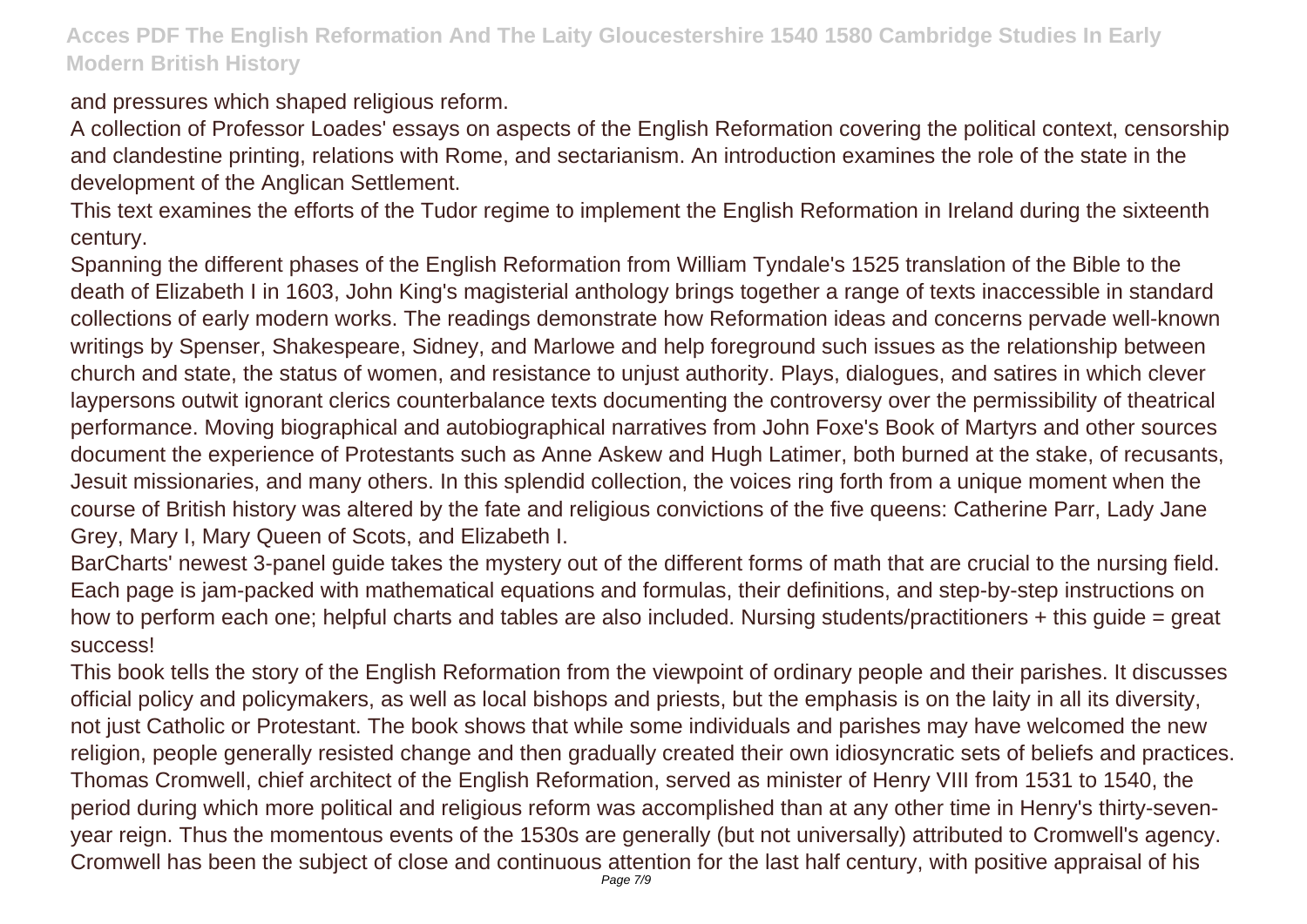work and achievements as the scholarly norm. In this classroom biography-the first in a generation and the only one now in print-that judgment is largely accepted, though it is combined with earlier and more critical assessments that view Cromwell as a disciple of Machiavelli. One distinguishing feature of this study is its overview of Machiavellian thought, along with its overview of Marsilian thought. Marsilius of Padua, fourteenth-century political philosopher and author of Defensor Pacis, is widely recognized as the source of Cromwell's reformation ideas; but nowhere is Marsilius explicated. The same is true of Machiavelli-never explicated though said to be (by Reginald Pole, cousin of Henry and cardinal of the church) the source of Cromwell's ideas on statecraft. A second distinguishing feature of the book is its inclusion of an introductory chapter that situates Cromwell in the sixteenth century and shows his connection to important events, characters, and ideas. Thus, while the book is a biography, its focus is broader and its uses more various. Literature and politics in the English Reformation is a study of the English Reformation as a political and literary event. Focusing on an eclectic group of texts, unified by their articulation of the key elements of the cultural history of the period 1510-80, the book unravels the political, poetic and religious themes of the era. --book jacket.

The English Reformation 1530 - 1570Routledge

This book explores the hitherto neglected relationship between the English Reformation and the Lutheran scholar Philip Melanchthon (1497-1560). It looks at how Henry, following his break with Rome, flirted with Lutheranism as a doctrine to replace Catholicism, before the eventual collapse of the policy and its replacement with a more moderate reform programme under Cranmer. It then goes on to investigate how Melanchthon, as the leading proponent of Lutheranism influenced successive royal governments, both positively and negatively, as they struggled to impose their own brand of doctrinal conformity on the English church. By refracting the well known narrative of the English Reformation through the lens of Melanchthon, new light is shed on many events that have puzzled historians. The study provides fascinating new perspectives on such questions as why Henry suddenly abandoned his Lutheran policy, why Cromwell fell from power in 1540 and even insights into Elizabeth's personal beliefs. By tying events in England into the context of the wider European Reformation, through the work of Philip Melanchthon, this book offers fresh insights into the nature and development of early evangelical Protestantism.

This new edition on the English Reformation includes a chapter placing Tudor England in a wider temporal and geographical context, which addresses some fundamental questions about the Reformation in Europe and its long-term causes; a new section on that controversial saint Sir Thomas More as well as one on Thomas Cromwell and Anne Boleyn; an expanded account of the reign of Edward VI and, most particularly, of the Marian Reaction. A further new chapter provides a fresh look at three important themes in the light of recent research: the influence of anticlericalism,